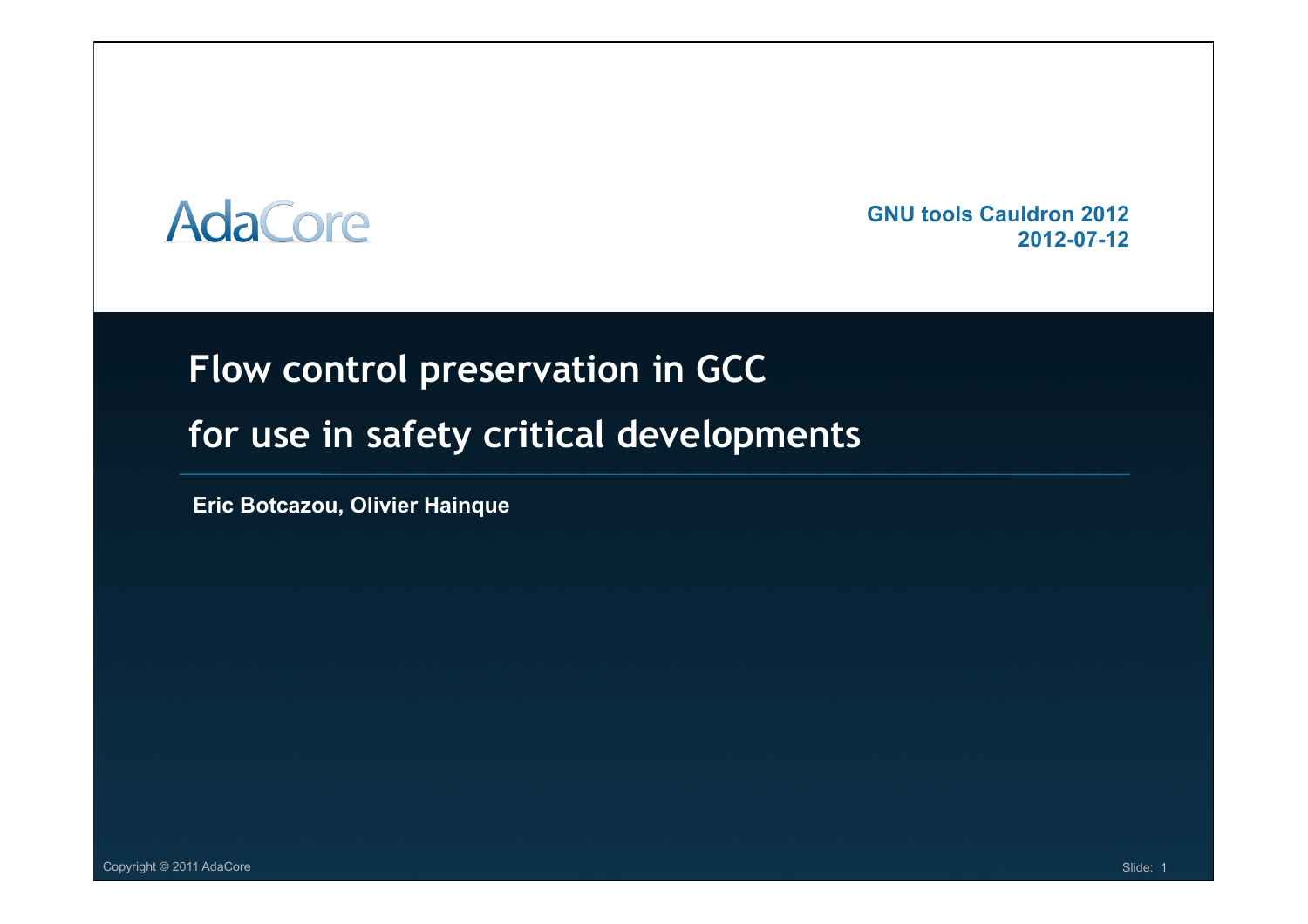## **Preamble**

### **Not a super-gcc-technical talk :-)**

**More of an introduction to a fairly technical project that proved successful in use and that we'd like to contribute**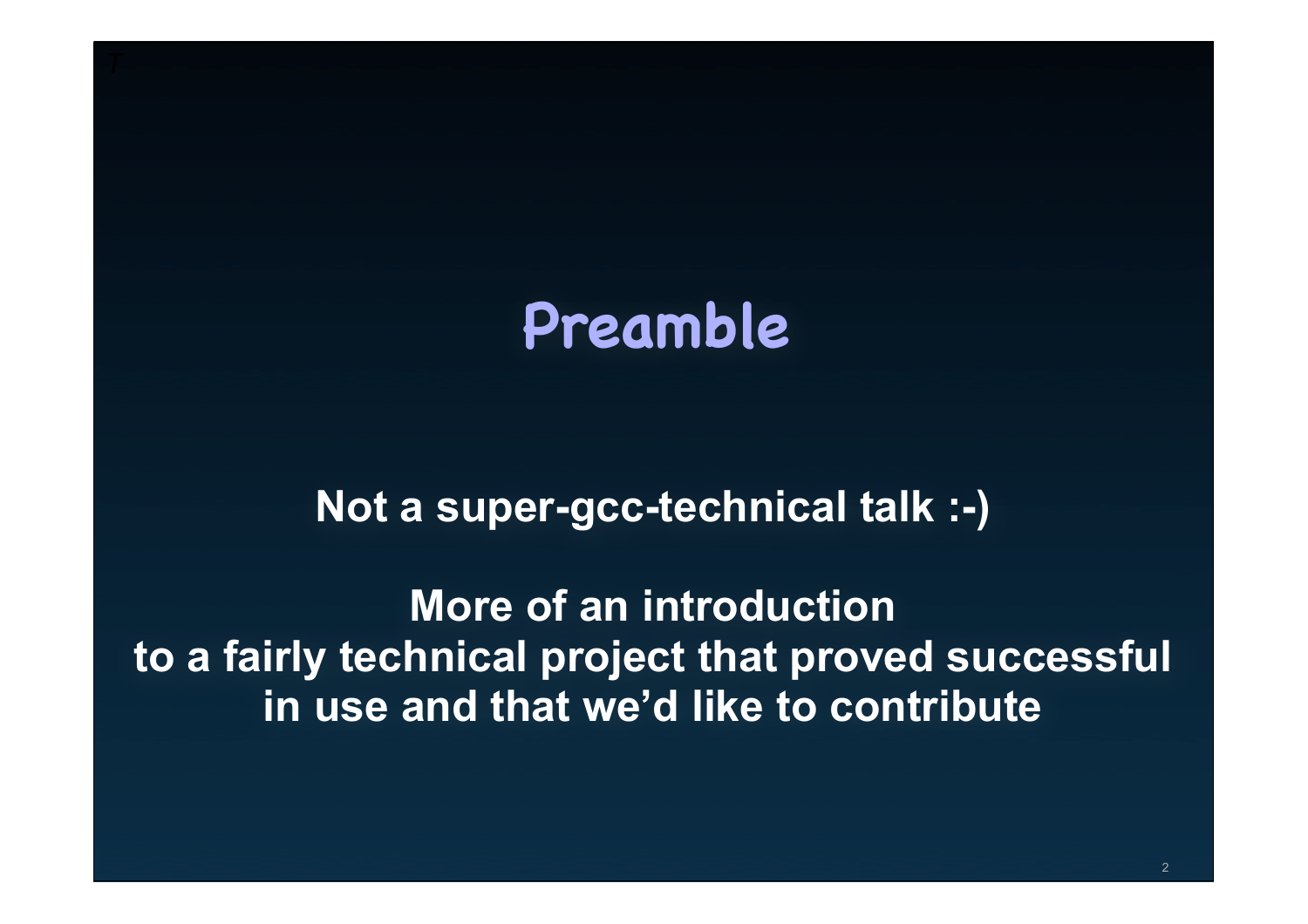# **This is about two new options, that ...**

- ✦ **dump tables describing source constructs of relevance to certification activities, coverage analysis in particular (-fdump-scos)**
- ✦ **control optimizers to allow non intrusive coverage analysis and facilitate source to object traceability (-fpreserve-control-flow)**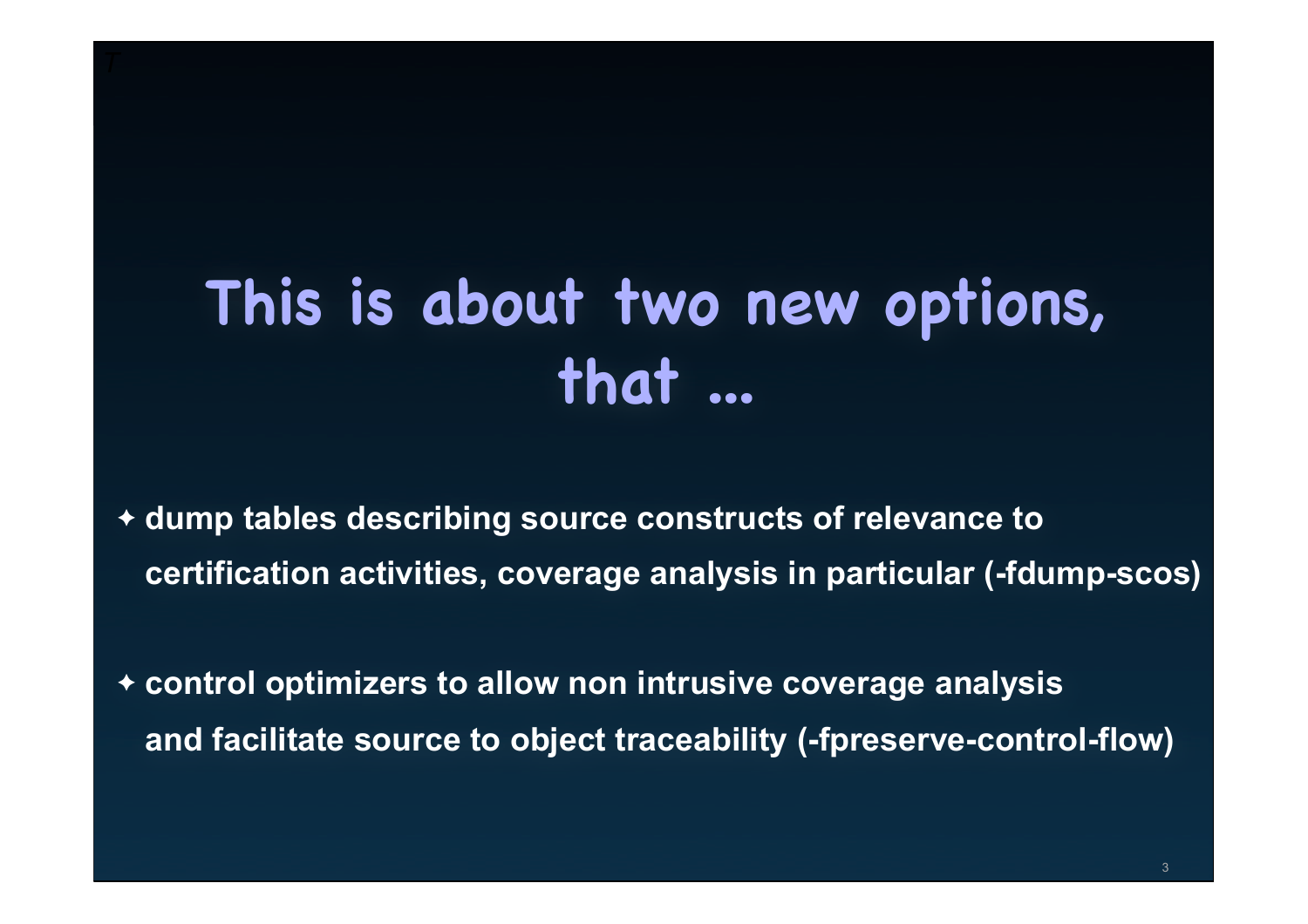# **Outline**

## ✦ **Motivation**

✦ **Implementation principles**

✦ **Current status**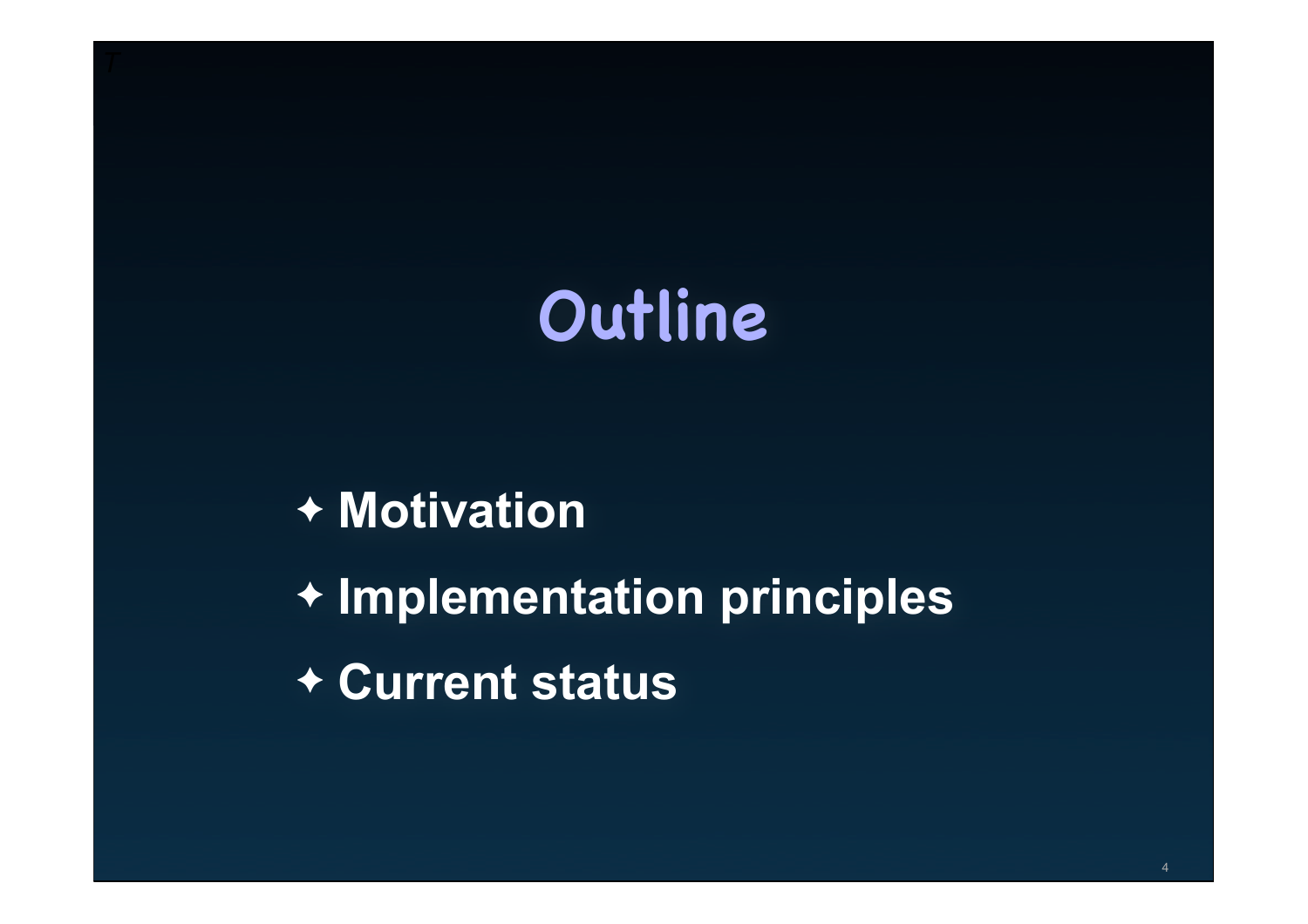# **Motivation**

## **Certification processes for safety critical software (e.g. DO178B)**

✦ **Non-intrusive coverage analysis** ✦ **Source to object traceability**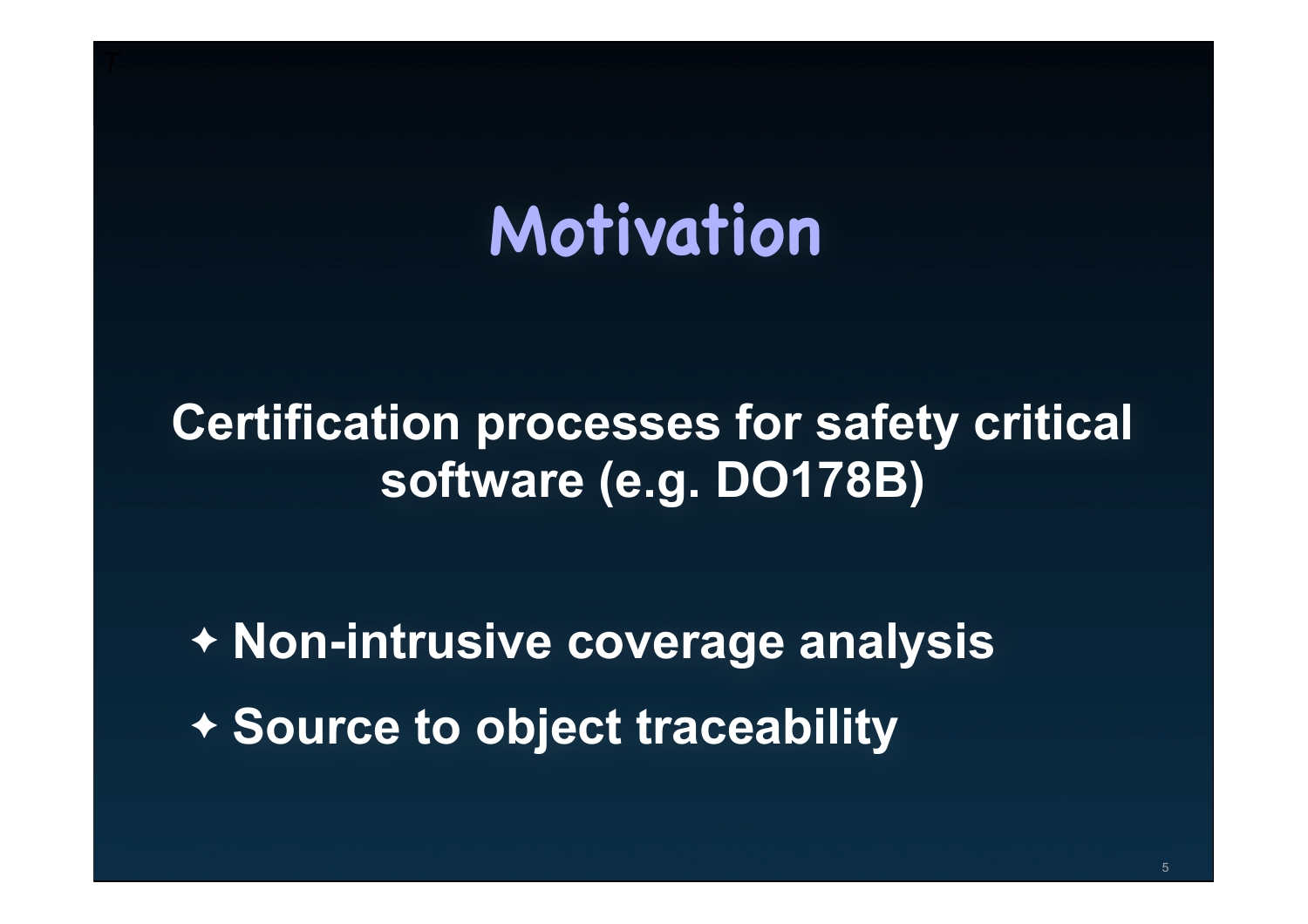#### **Motivation : Non intrusive coverage analysis**

• **Infer coverage from execution traces, out of hardware probe or emulator**

#### Source Program

#### Executable

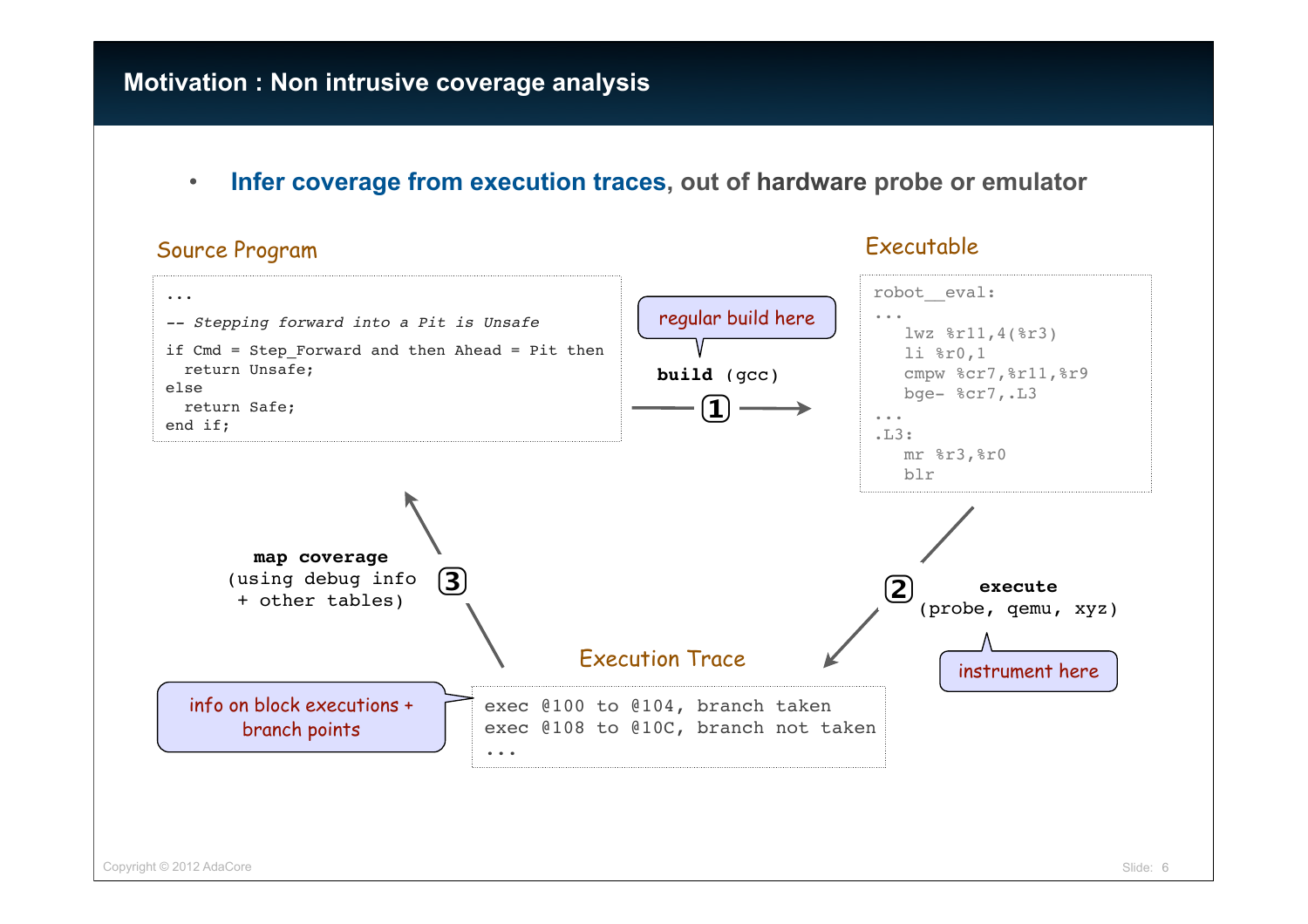Absence of program instrumentation is a plus in safety critical developments

- **Easy to repeat analysis for different criteria**
- **Analysis on code close to what will go embedded, if not identical**
- **Tradeoffs to find, room for lots of future work as we will see ...**

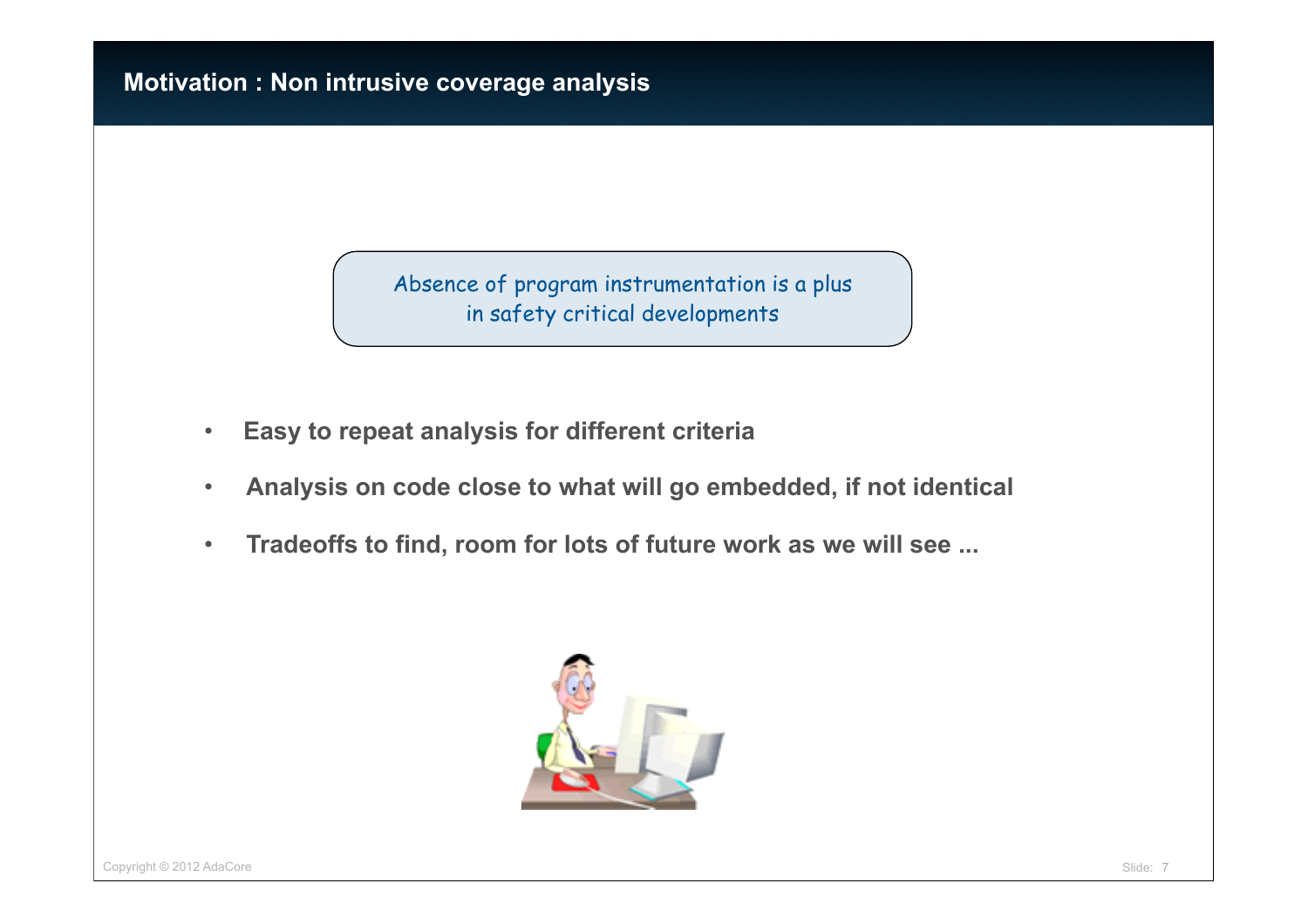#### **Motivation : Non intrusive coverage analysis**

• **Execution traces + basic line debug info provide**

**machine insn & branch coverage info mapped to source lines**



• **Useful but not sufficient for typical certification purposes ...**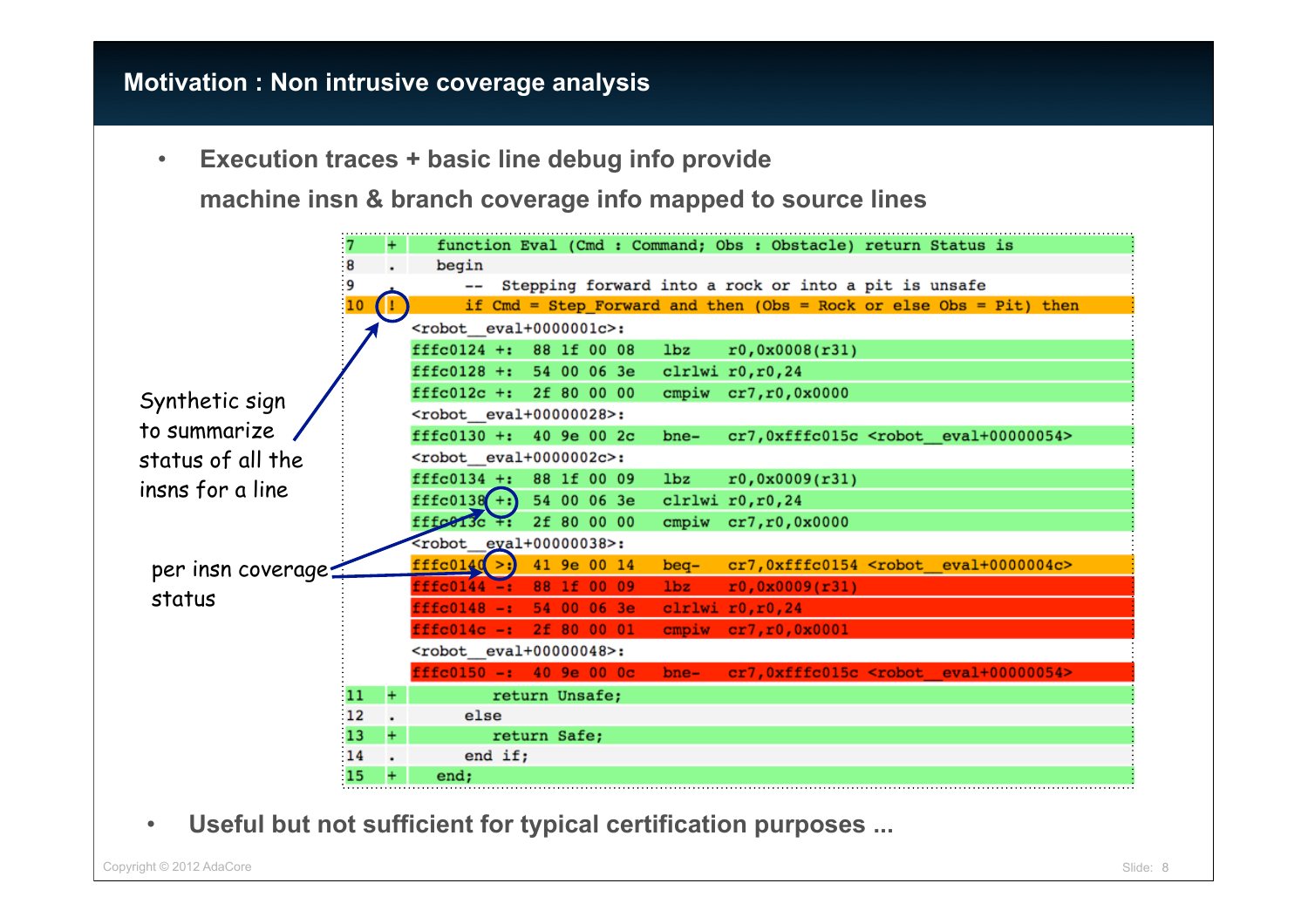#### **Motivation : safety critical certification processes (e.g. DO178B/C)**

• **Care about source level coverage criteria, reasoning on** *statements***,** *decisions* **(boolean expressions), and** *conditions* **(operands)**



- **e.g.** *decision coverage* **: tests shall exercise every decision both ways**
- *mcdc* **: decision coverage + every condition is shown to have "independent influence" on the decision**

How can we infer these from execution traces ?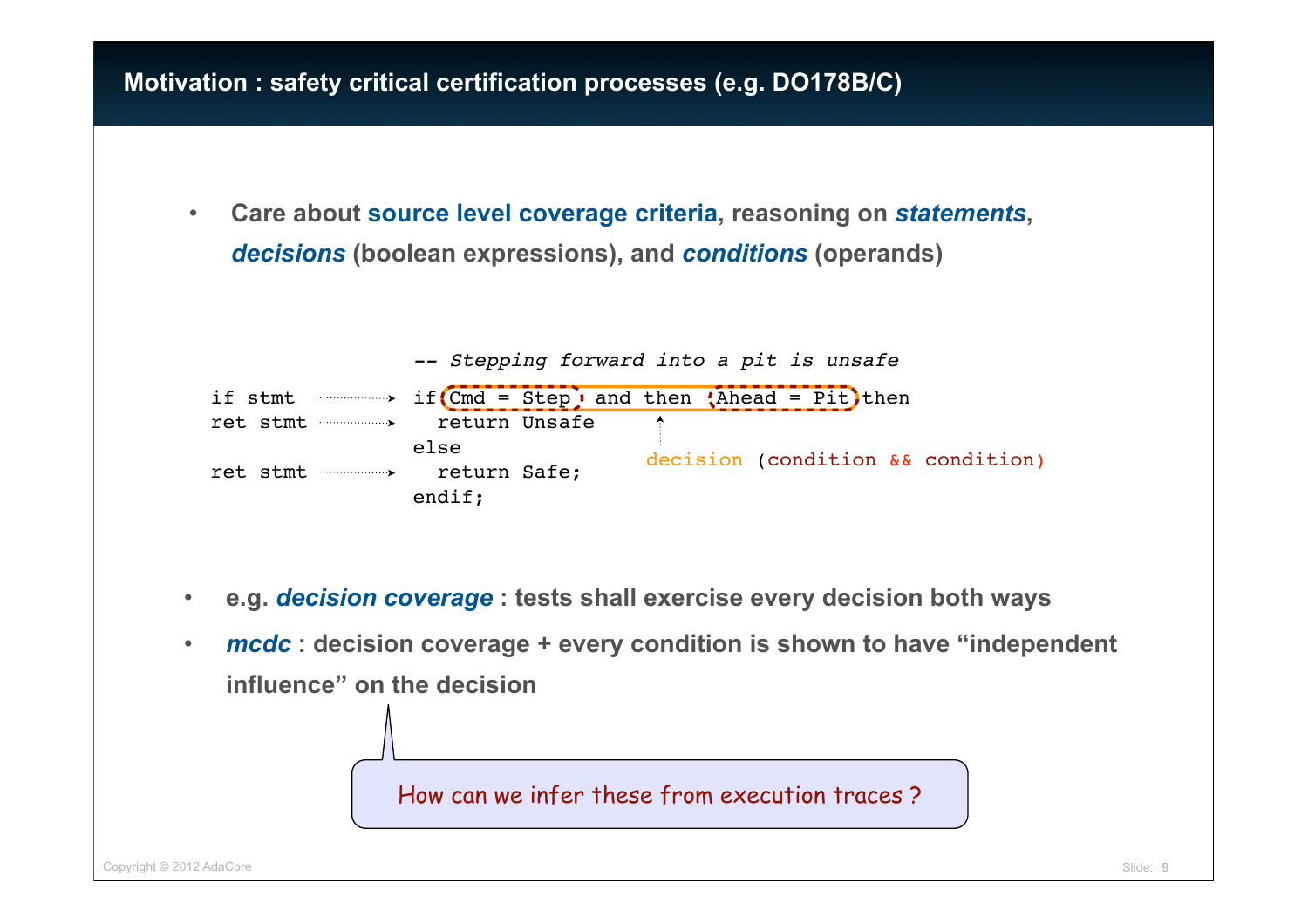#### **Motivation : inferring decision or condition coverage from execution traces**

- **One central idea : fetching condition/decision values from branch traces**
- **Multiple basic needs, new control options ...**

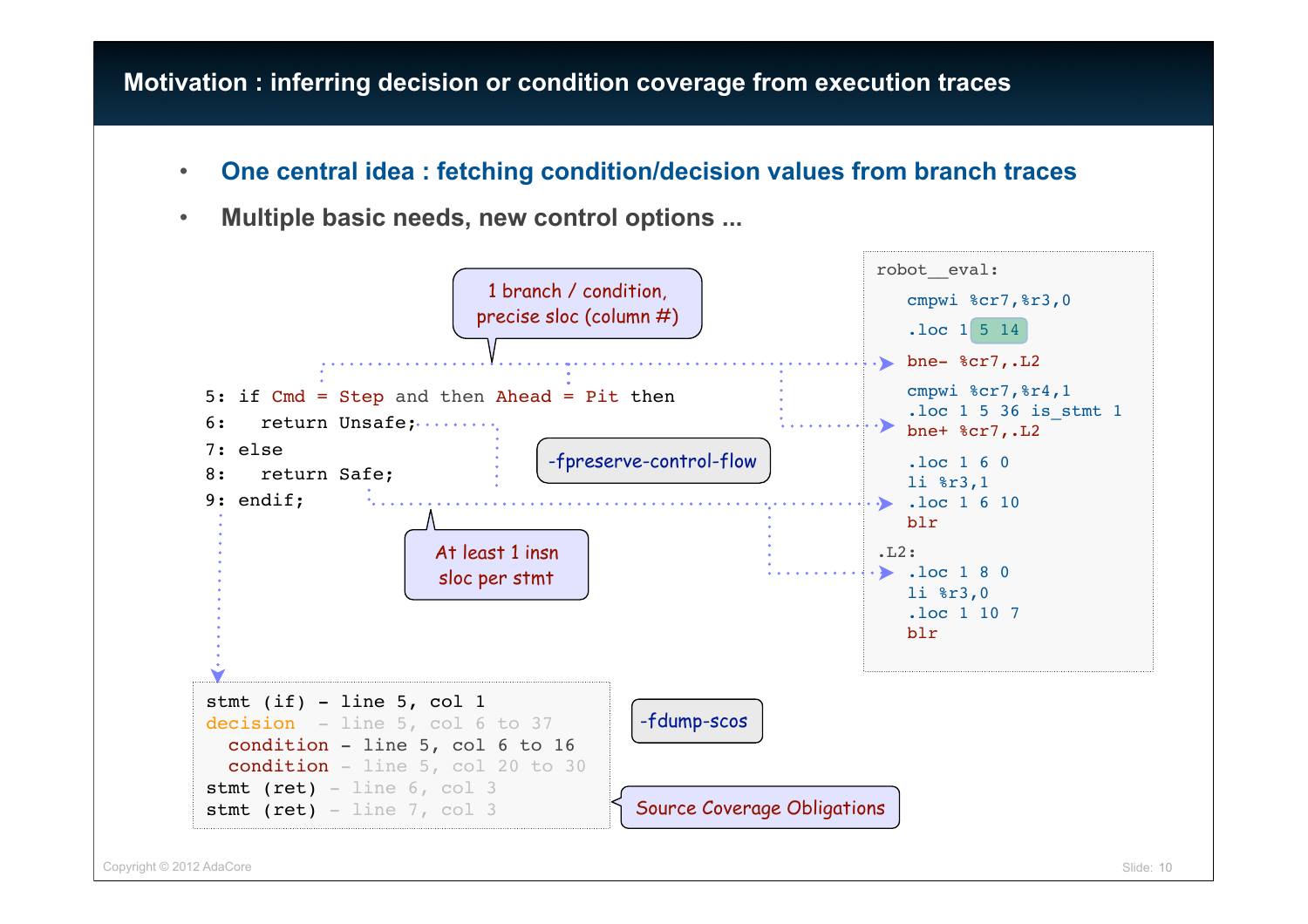#### **Wrapup, the basic point is ...**

• **Allow code generation suitable for non-intrusive coverage analysis aimed at safety-critical certification processes**



- **Helps source to machine code traceability as well**
- **Not so easy with optimizations, major challenge actually ...**
- **Tricky balance between satisfying the functional constraints and the ability to embed (efficiency),**
- **We have to care about allowing as much optimization as possible**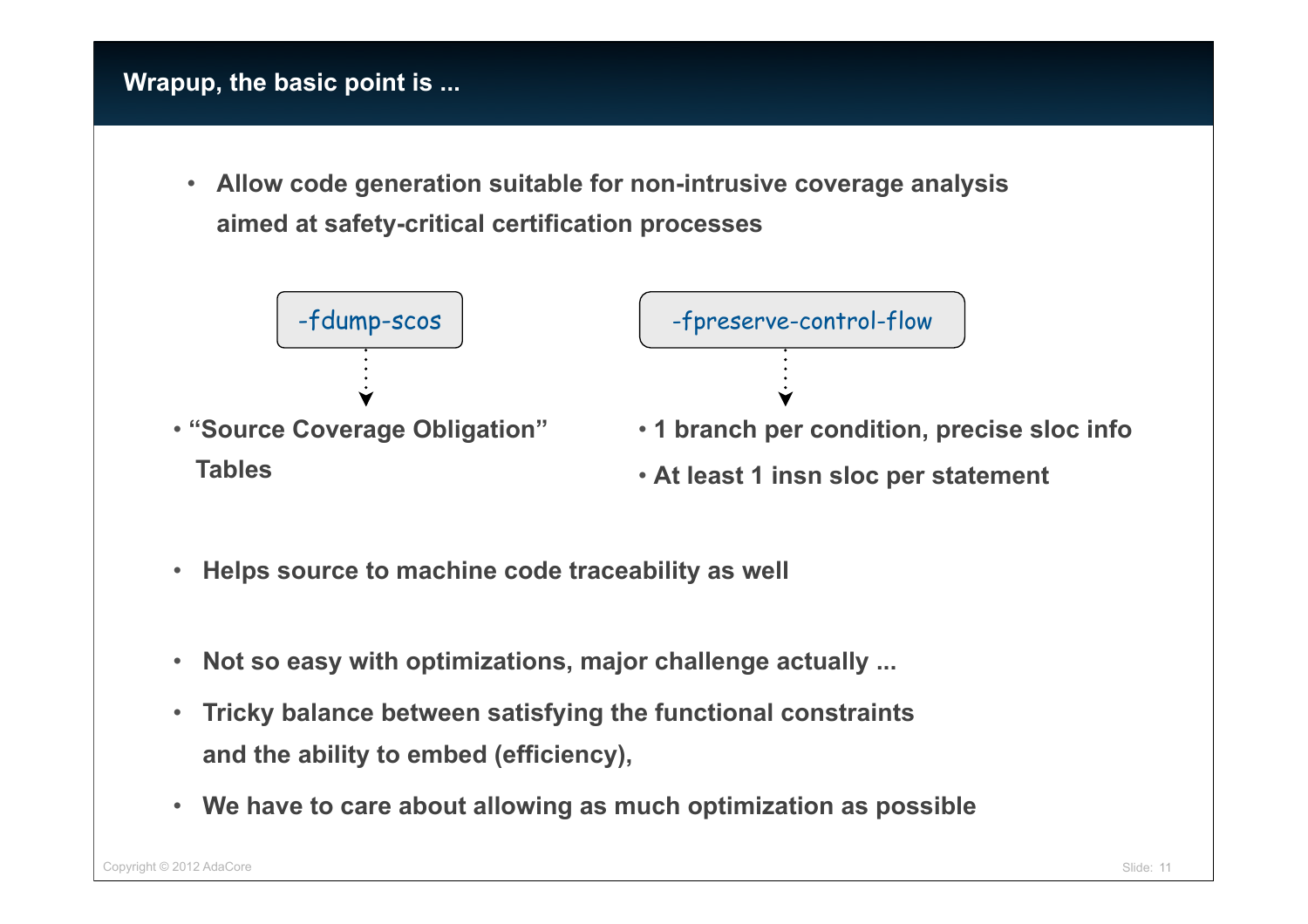# **Implementation principles & Current Status**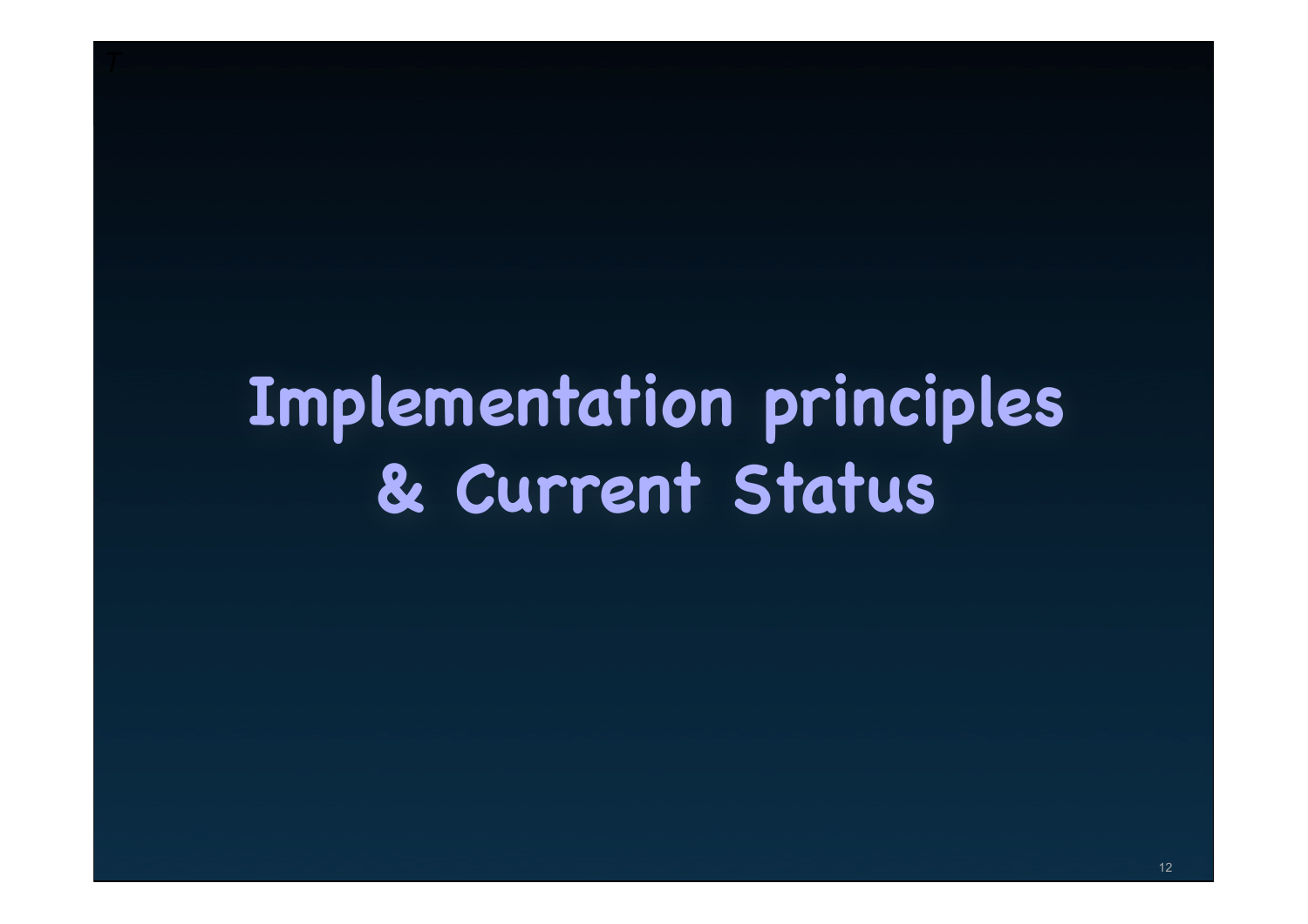#### **Implementation Principles & Current Status / -fdump-scos**

- **A lot of information to convey (statements, decisions, conditions, operators, dominance)**
- **Need compact representation**
- **Implementation for Ada wired in the GNAT parser, where we have precise & highlevel visiblity on the syntactic items**
- **Implementation for C as a pre-gimplification standalone pass, ~450 lines, not exercised much yet**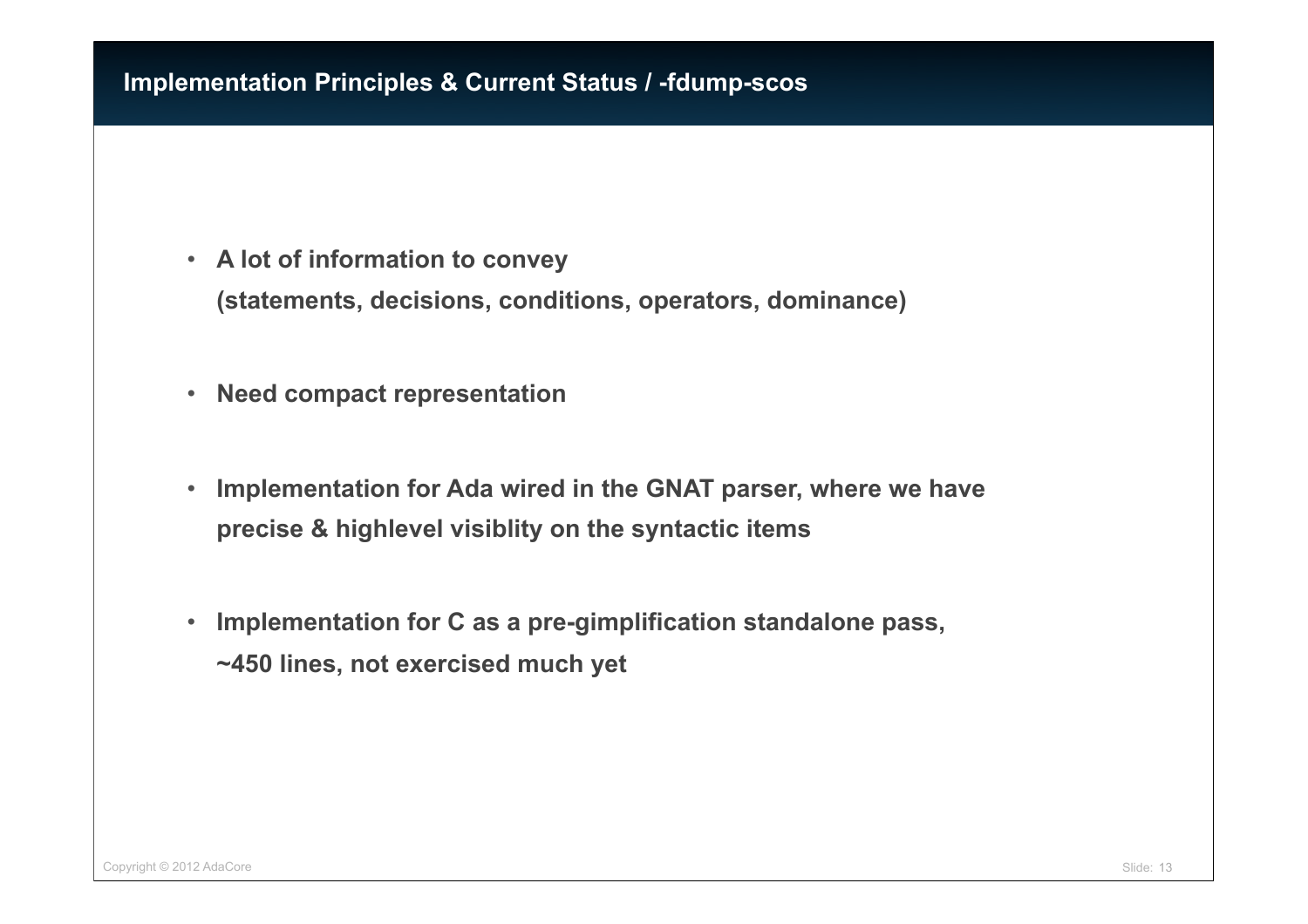- **We need to address "decisions" in general, not only part of source control flow constructs (if, while, for, ...), e.g r = x && y**
- **We rely on short-circuit operators to produce branches, so to define conditions in addition to explicit control-flow**

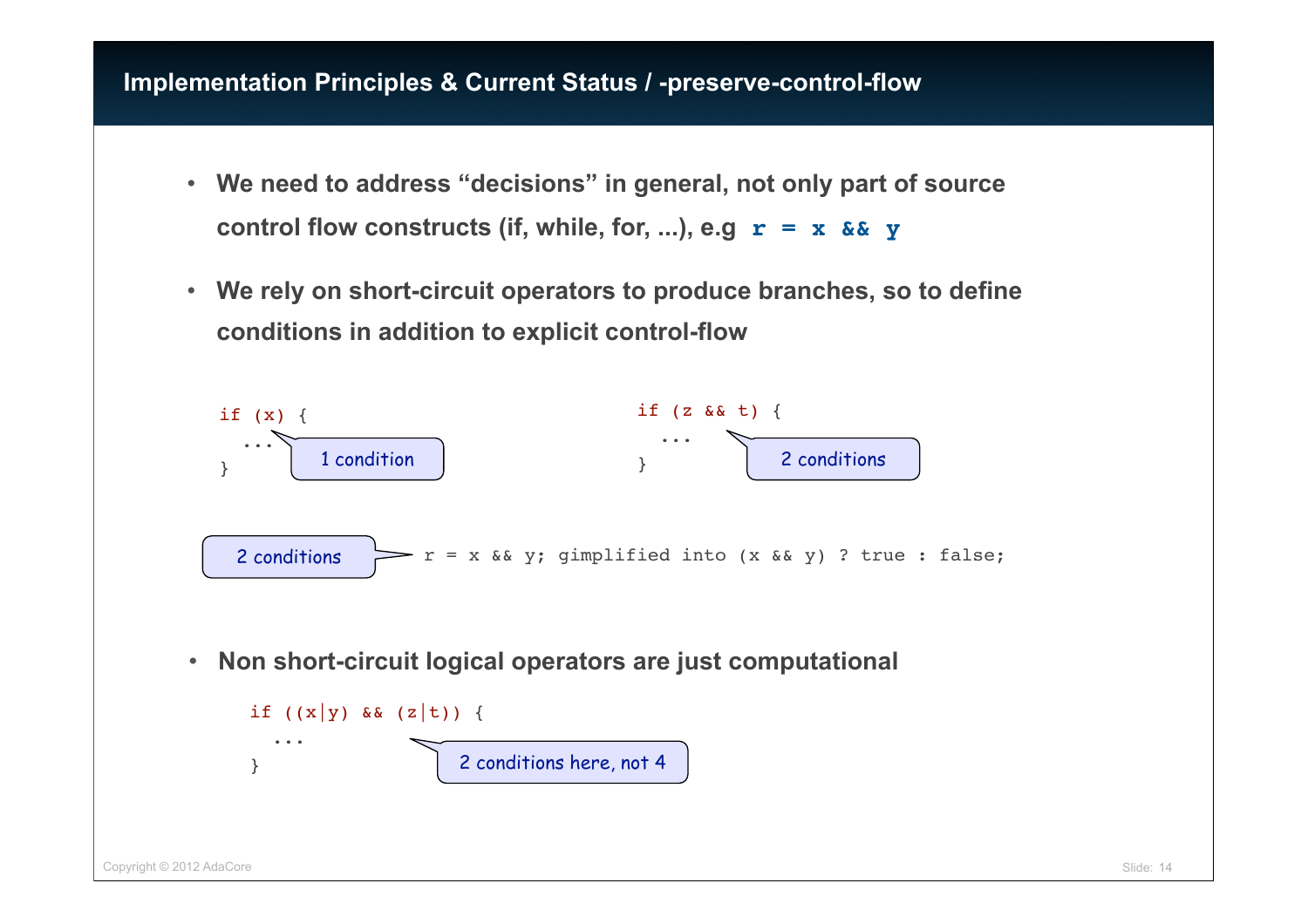• **Prior to exec trace analysis, static analysis phase that matches the machine code CFG (from binary) against the source one (from SCOs)**



• **Sophisticated heuristics, need to sort out the relevant branches :**

```
if ((x > y) != (z < t)) {
   ...
}
                                          1 condition here (!=), multiple branches
```
• **Optimization is a challenge that we need to address to allow analysis on code as embedded, as much as we can**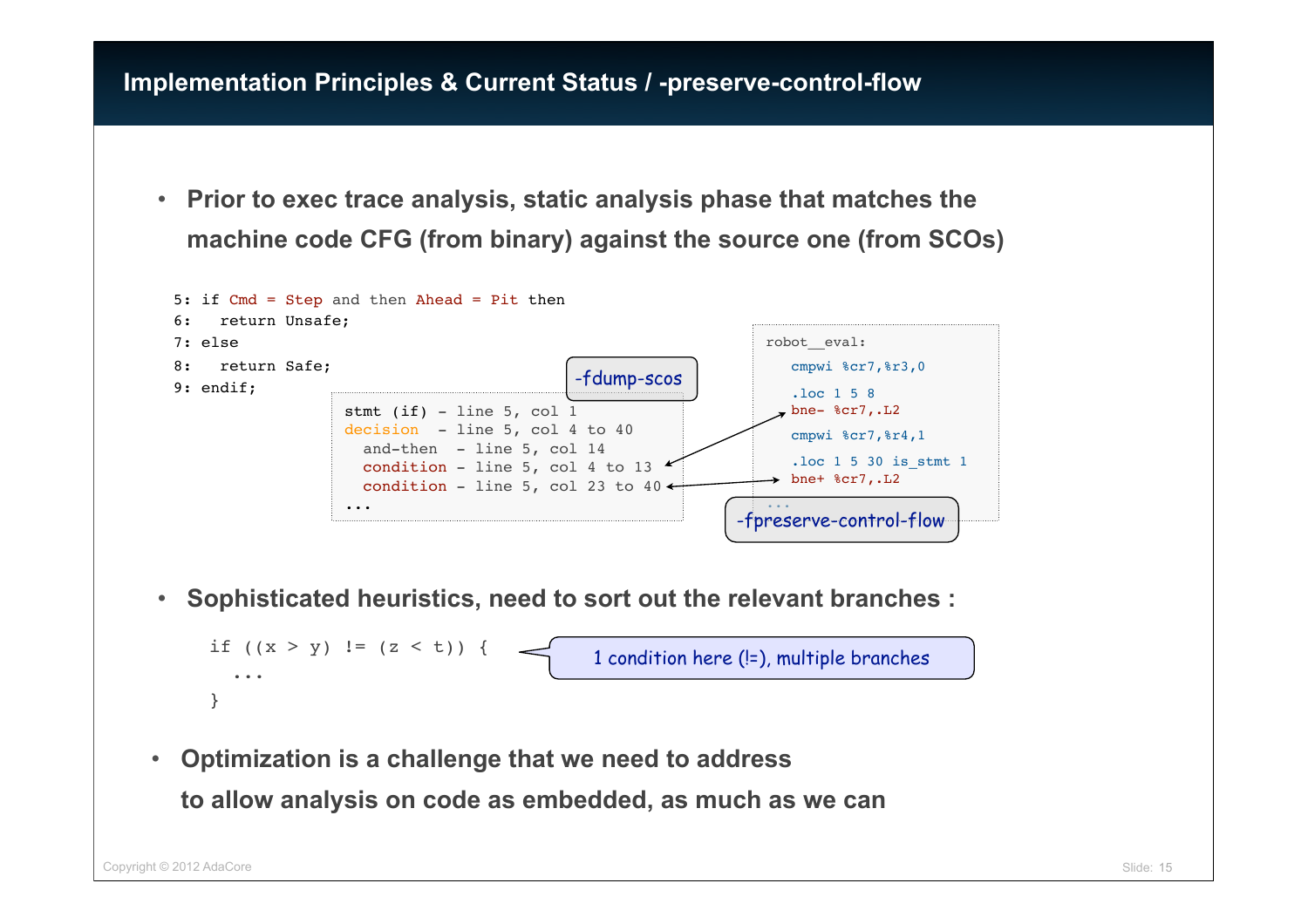- **First results with gcc 4.3, Ada only, -O0 only**
- **Ported to gcc 4.5, support of -O1 + -fdump-scos for C**
- **Three patchsets essentially:**

disconnect the incompatible optimization circuits

propagate slocs through the optimization stream

arrange to have column  $#$  in branch slocs, attached to operands - not operators

- • **A few challenges on the way. VTA was a great help in keeping track of statements optimized away, inlining included**
- **Allowed a definite leap in -O support :-) Now we need other ideas !!**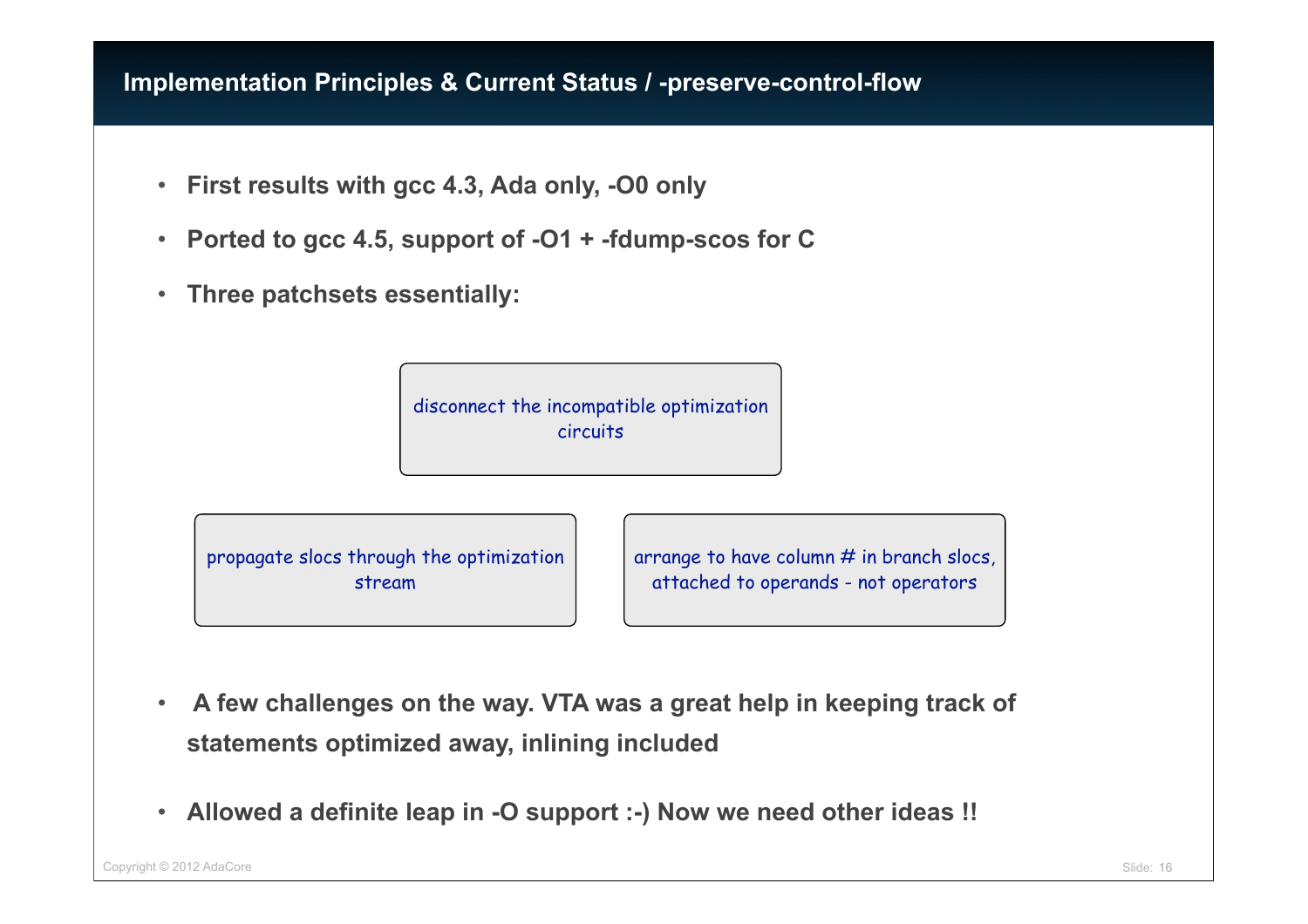- **Two new options: -fdump-scos & -fpreserve-control-flow**
- **Allow non-intrusive coverage analysis up to the strictest DO178B safety-critical certification criteria and alike**
- **Base of our GNATcoverage technology, operational up to -O1**
	- **powerpc & sparc with an instrumented qemu,**
	- **x86-linux using valgrind**

- **Ongoing port to 4.7, would love to contribute to mainline**
- **Allowing more optimizations would be great we need ideas ...**